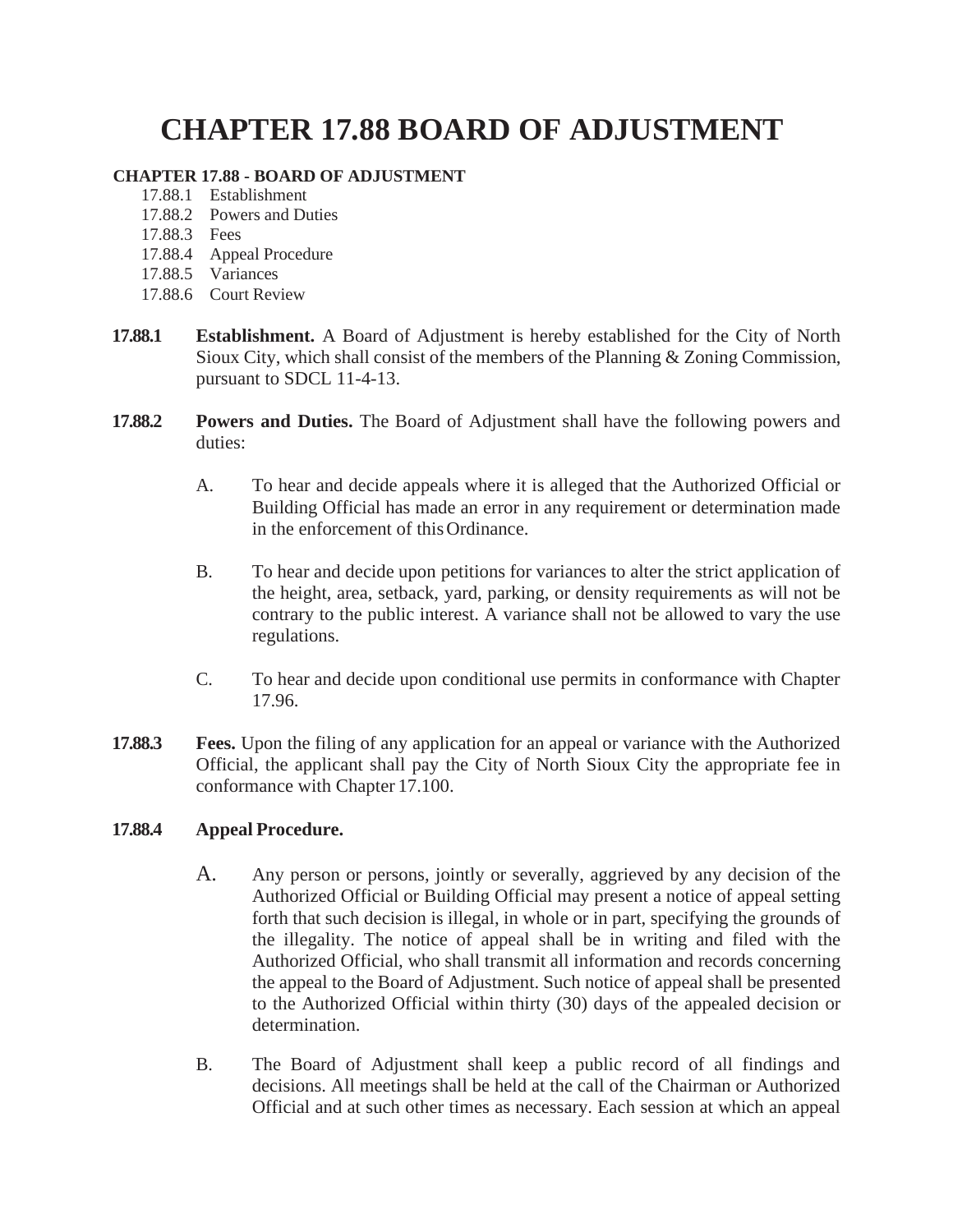is to be heard shall be a public hearing pursuant to SDCL 11-4-21. At least ten (10) days prior to the date of the scheduled public hearing, the Authorized Official shall notify the landowner by mail; post notices of the public hearing at City Hall and on the City's website; and shall publish notice of the public hearing in the City's legal newspaper(s).

The applicant shall give notice by certified mail to at least one (1) owner of each adjacent property. The notice shall include, at a minimum, the name and contact information or a person responsible for addressing questions related to the matter; the address of the lot that is the subject of the matter; the nature and basis of the applicant's appeal; the date, time, and place of the public hearing; and a statement that all materials submitted by the applicant are available for public review prior to the public hearing at City Hall. Notices shall be postmarked not less than ten (10) days prior to the date of the public hearing. The applicant is responsible for meeting all requirements and shall provide documentation to the Authorized Official that this public notice requirement has been satisfied at least four (4) business days prior to the date of the public hearing. Failure to provide all required notices or proper documentation of such shall result in the cancellation of the public hearing. Failure of the recipient of the certified letter to accept delivery does not invalidate service.

For residentially zoned properties, the term "adjacent" shall mean all properties located within two hundred fifty (250) feet. For commercially and industrially zoned properties, the term "adjacent" shall mean all properties located within one thousand (1,000) feet.

- C. The public hearing shall be held. The person or persons appealing the decision may appear in person, by agent, or by attorney. Minutes of the public hearing shall be recorded and kept in the records of the Board of Adjustment. Written findings certifying compliance with the specific rules governing the action considered at the public hearing shall be completed by the Board. The concurring vote of two-thirds (2/3) of the members of the Board of Adjustment shall be necessary to reverse any order, requirement, decision, or determination of the Authorized Official or BuildingOfficial.
- **17.88.5 Variances.** The Board of Adjustment shall have the jurisdiction to hear and decide upon petitions for variances to alter the strict application of the height, lot area, lot width, setback, parking, or other applicable requirements of this Ordinance as will not be contrary to the public interest. For purposes of this Ordinance, public interest shall include the interests of the public at large within the City, not just neighboring property owners. At all times, the burden shall be on the applicant to prove the need for a variance. The following issues are to be considered, each and all of them, as determining factors in whether or not the issuance of a variance is justified:
	- A. An unnecessary hardship must be established by the applicant who applies for the variance. For purposes of this Chapter, an unnecessary hardship is a situation where, in the absence of a variance, an owner can make no feasible or reasonable use of the property. Convenience, loss of profit, financial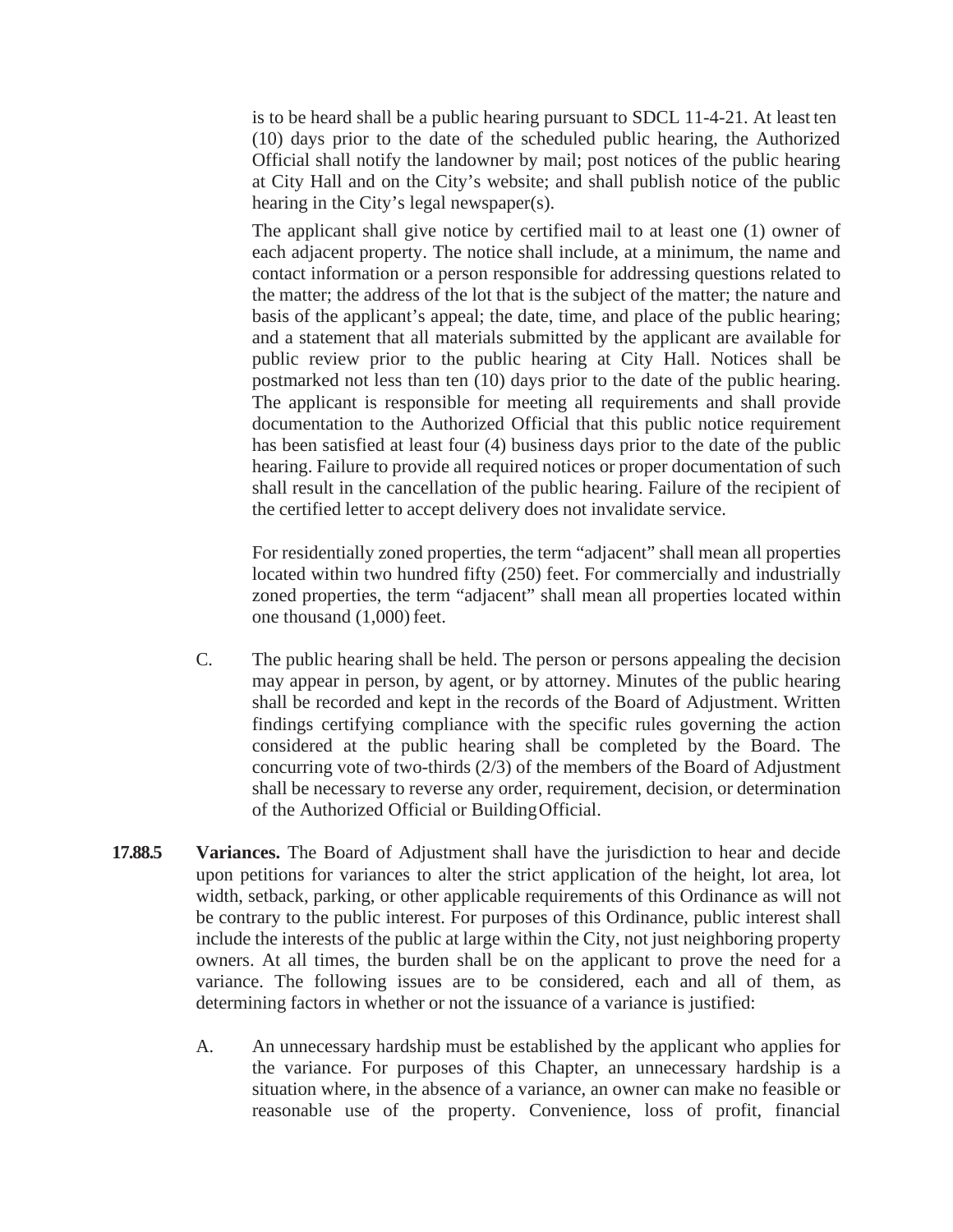limitations, or self-imposed hardship shall not be considered as grounds for approving a variance by the Board of Adjustment.

- B. Literal interpretation of the provisions of this ordinance would deprive the applicant of rights commonly enjoyed by other properties in the same district under the terms of this ordinance.
- C. The variance requested is the minimum variance that will alleviate the hardship.
- D. Granting of the variance will comply with the general purpose and intent of this ordinance, and will not be offensive to adjacent areas or to the public welfare.
- E. No nonconforming use or structure in the same district and no permitted or nonconforming use or structure in other districts shall be considered grounds for the issuance of a variance.
- F. Exceptional and extraordinary circumstances apply to the property that do not apply to other properties in the same zone or vicinity and that result from lot size or shape, topography or other circumstances which are not of the applicant's making.

Before any variance shall be granted, the Board of Adjustment shall make written findings certifying that the variance meets all the specific requirements outlined above. The Board's written findings shall not simply state the Board's conclusions regarding each applicable requirement, but shall include a brief statement of their rationale concerning the basis for finding each has beensatisfied.

In order to preserve the intent of this Ordinance as well as protect the public interest, the Board of Adjustment may attach conditions to a variance. A variance shall remain valid only as long as the property owner complies with any terms and conditions of the variance.

An application for a variance, available from the Authorized Official, shall be completed by the landowner requesting the variance. Completed applications shall be returned to the Authorized Official for review. To be considered completed, the application shall contain the following:

- A. Legal description or address of the lot for which such variance is requested;
- B. Name and address of each owner of the lot;
- C. Name, address, phone number, and signature of the applicant if made by anyone other than the lot's owner;
- D. Zoning district classification under which the lot is regulated at the time of such application;
- E. Description of the variance sought; and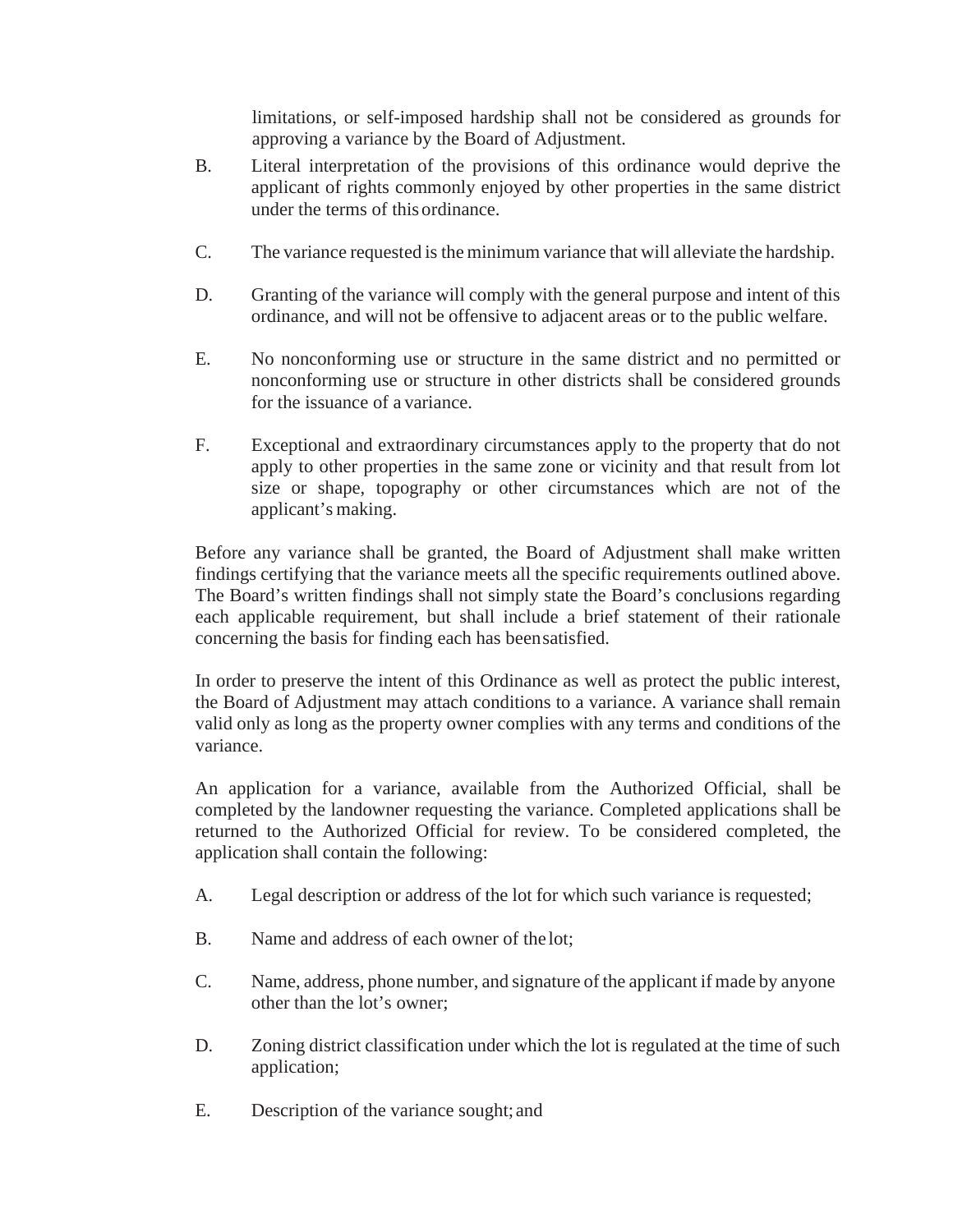F. Be accompanied with a site plan, unless waived by the Authorized Official.

The Authorized Official shall review the application and shall make a recommendation to the Board of Adjustment to either approve or not approve said application. The Authorized Official's recommendation shall include a summary of the application and the reasons and justifications for either approval or disapproval of the application.

The Authorized Official shall set the date, time, and place for a public hearing to be held by the Board of Adjustment. At least ten (10) days prior to the date of the scheduled public hearing, the Authorized Official shall notify the landowner by mail; post notices of the public hearing at City Hall, on the lot subject to the proposed variance in conformance with SDCL 11-4-4.4, and on the City's website; and shall publish notice of the public hearing in the City's legal newspaper(s).

The applicant shall give notice by certified mail to at least one (1) owner of each adjacent property. The notice shall include, at a minimum, the name and contact information for a person responsible for addressing questions related to the proposal; the address of the lot subject to the proposal; the current zoning district classification of the lot; the nature and extent of the variance requested by the applicant; the date, time, and place of the public hearing; and a statement that all materials submitted by the applicant are available for public review prior to the public hearing at City Hall. Notices shall be postmarked not less than ten (10) days prior to the date of the public hearing. The applicant is responsible for meeting all requirements and shall provide documentation to the Authorized Official that this public notice requirement has been satisfied at least four (4) business days prior to the date of the public hearing. Failure to provide all required notices or proper documentation of such shall result in the cancellation of the public hearing. Failure of the recipient of the certified letter to accept delivery does not invalidate service.

The public hearing shall be held. The applicant may appear in person, by agent, or by attorney. Minutes of the public hearing shall be recorded and kept in the records of the Board of Adjustment. Written findings certifying compliance with the specific rules governing the action considered at the public hearing shall be completed by the Board. The concurring vote of two-thirds (2/3) of the members of the Board of Adjustment shall be necessary to approve any variance.

Any variance granted by the Board of Adjustment shall expire if either of the following occurs: (1) the action(s) or circumstance(s) authorized by the variance is not completed within one (1) year from the date the variance is approved; or (2) the permittee is not in compliance with any of the conditions of the variance. If the action(s) or circumstance(s) authorized by the variance is not completed within one (1) year from the date the approved variance is filed with the Authorized Official, the Board may, extend the time period for good cause. The holder of the variance shall be solely responsible for convincing the Board that good cause warranting the extension of the variance exists.

If the Authorized Official is reasonably satisfied there exists any non-compliance with